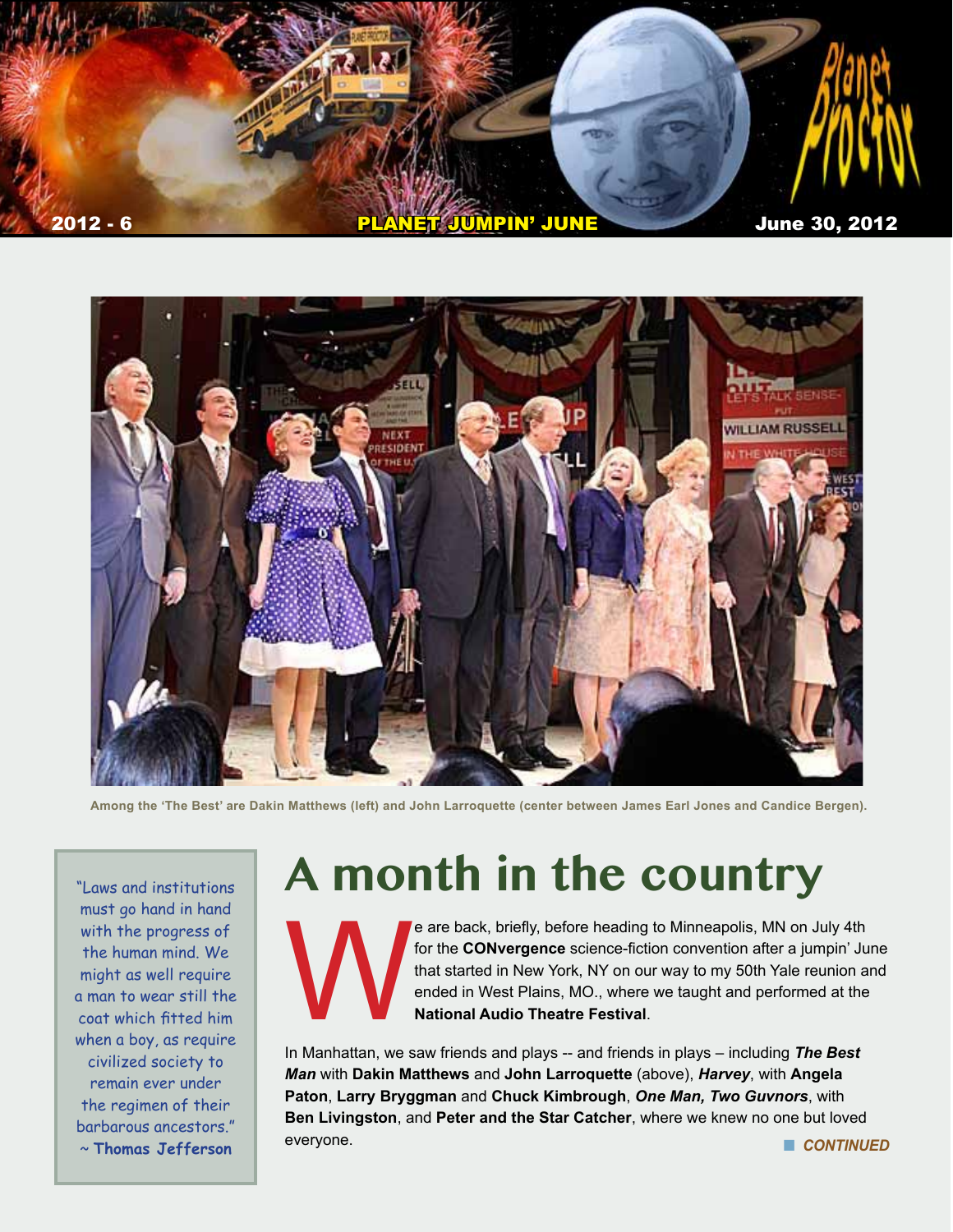

**Phil and Melinda get downstage before the watchful eyes of Sam Waterston, Alex Garvin, Ellis Wisner, and David Honneus.**

Returning to Yale was a total blast; and standing on the main stage again with **Sam Waterston** for the welcoming show brought back such wonderful memories of my years at the Dramat with **Austin Pendleton**, **Tom Ligon**, **Marcia Rodd**, **Victor Miller**, **Nikos Psacharopoulos**, **John Badham**, **Peter Hunt**, **Dave Honneus**, **Finkle and Weeden**, **Maltby and Shire**, **Joan Van Ark**, **John Guare**, **Dan Travanti**, **Bill Francisco**, **Lee Starnes**, **John Stewart**, **Charles Kimbrough**, **Bill Stott**, **Bart Giamatti**, and, of course, **Peter Bergman**, to name a few.

**Melinda** and I were proud to be included in the

THROUGHOUT THE 'PLANET,' CLICKING BOLD, DARK RED TYPE OPENS A RELATED INTERNET LINK.

entertainment, deftly designed by the antic musical duo **David Finkel** and **Bill Weeden**, and our Irish shaggy dog story was greeted with a torrent of laughter from the crowd of 300 plus. Kudos to all our classmates for a great good time!

"I love the Beatles, they're lovely people. They're extraordinary people because they're so ordinary." ~ Late actor **Vincent Spinelli**

#### IT'S A MYSTERY

After visiting friends and relatives in New England, we flew off to Owensboro, KY for our fourth annual **International Mystery Writers Festival**, which this year honored festival founder **Zev Buffman** and featured a n *CONTINUED*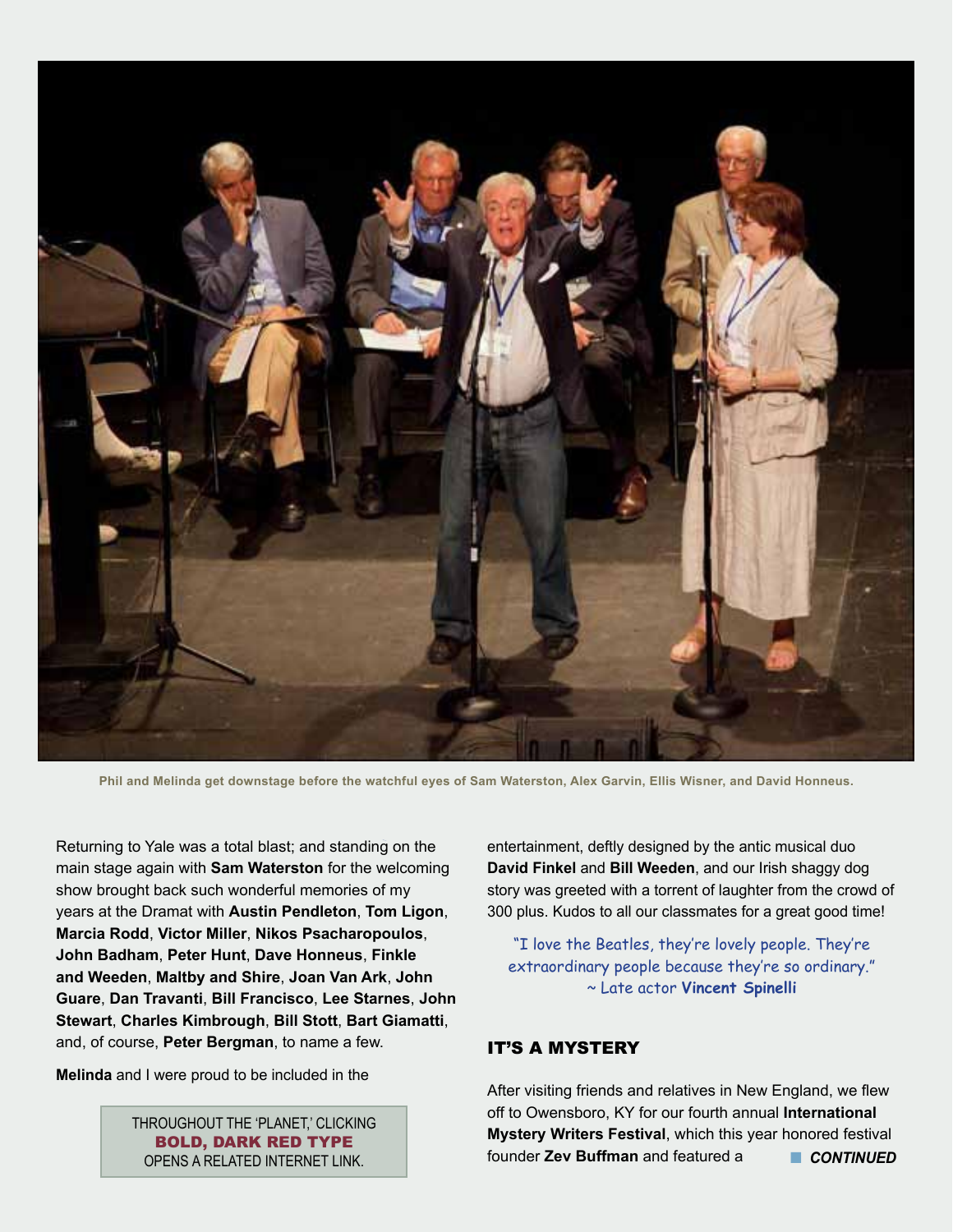virtuoso performance by **Gary Sandy** as **Mickey Spillane**'s **Mike Hammer** in *Encore for Murder* which won the Best Production Award this year and was brilliantly adapted by **Max Allan Collins**, best known as the author of *Road to Perdition*.

Melinda played Hammer's hard-boiled partner, Velda, and I got to play three roles, including Mafia boss, Don Luigi. I

also acted the lead role in *Lost at Sea* by **Donald Drake**, adapted by director **David Ossman** and his producer wife, **Judith Walcutt**, where Melinda played my sexy "business assistant," Louise.

> "I'm a man trapped outside a woman's body" ~ **Sixth Form Poet**

#### WE'RE HONORED

Then, at the **National Audio Theatre Festival** in West Plains, Missouri, the **Firesign Theatre** was honored to receive the **Norman Corwin Award for Excellence in Audio Theatre**. Later, we taught audio acting before taking on multiple roles (including a tough little dog for me) in a live podcast of original radio plays.

The Recording Academy also recently awarded me a lifetime membership after 34 years, including a year representing Spoken Arts on the Board of Directors which now allows me to waive or donate my dues to the Grammy Foundation or Museum – or I could just sign up to the **Obama Event Registry**!

"Got a birthday, anniversary, or wedding coming up?" the site asks. "Let your friends know how important this election is to you -- register with Obama 2012, and ask for a donation in lieu of a gift." Easier, I guess, than starting a Secret Super Pac…

#### "My administration will…

make the hundreds of billions of dollars in cuts necessary to reduce spending to 20% of GDP by the end of my first term, and then, without sacrificing our military superiority, I will balance the budget." ~ **Phil's Phunny Phacts** or a quote from **Mitt Romney**? "We don't want to open a box of Pandoras." - **Gov. Bruce King**

#### AH, YES, I REMEMBER IT WELL

I came across this phrase yesterday: 'fender skirts.' And that started me thinking about other words that quietly disappear from our language like 'curb feelers' and 'steering knobs,' aka 'Suicide Knobs' or 'Neckers Knobs.'

Remember 'Continental kits?' They were rearbumper extenders and spare-tire covers that were supposed to make

**TRYING TO GET THE FEELING AGAIN. 'Curb feelers' and 'Steering Wheel Knobs' were all about feeling where you stood . . .** 

any car as cool as a Lincoln Continental. And when did we quit calling them 'emergency brakes?' At some point 'parking brake' became the proper term. But I miss the hint of drama that went with 'emergency brake.'

I'm sad, too, that almost all the old folks are gone who **n** CONTINUED

**HARD-BOILED HAMMER. Melinda as Velda; Phil as Don Luigi**

#### DUMBIN' DOWN

"Didn't do so great on that last vocabulary test?" writes **Newser**'s **[EVANN](http://www.newser.com/user/3732/1/evann-gastaldo.html?type=stories)  [GASTALDO](http://www.newser.com/user/3732/1/evann-gastaldo.html?type=stories)**. "That's OK, there's a place in Congress for you. The current class of congress members speaks at a 10.6 grade level—down almost a full grade from 2005's 11.5 grade level," and one reason is the flood of **Tea Party** Newbies. In fact, "all of the 10 members who speak at the lowest grade levels are **Republicans**, and nearly all are freshmen."

And, of course they probably don't believe in science, either, and might applaud the recent bill in North Carolina which seeks to outlaw sea level projections based on climate change data because business interests fear that it would be a "death sentence" for coastal development projects. As Steven Colbert notes, "If your science gives you a result you don't like, pass a law saying the result is illegal. Problem solved!"



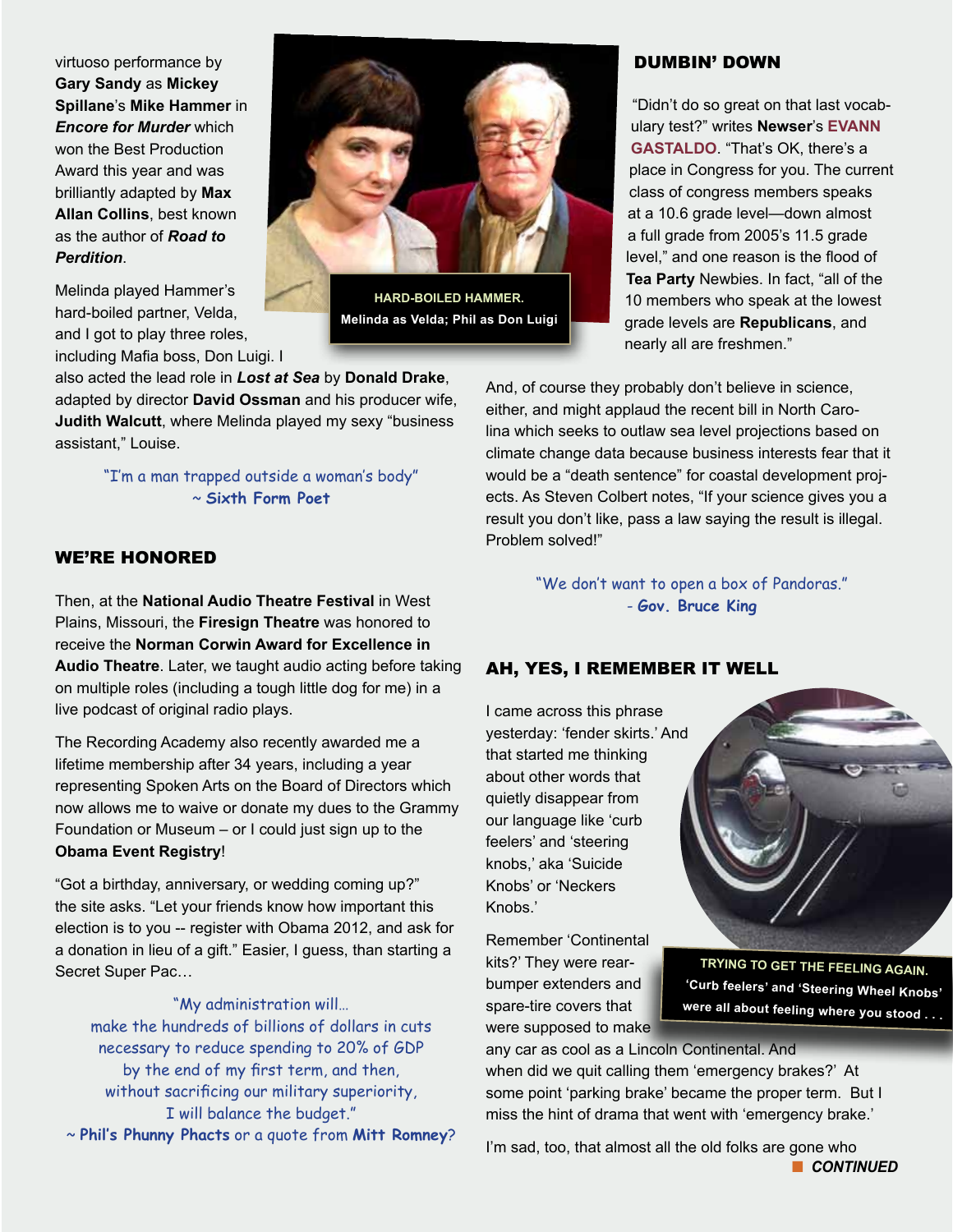called the 'accelerator' the 'foot feed.' Many today do not even know what a 'clutch' is or that the 'dimmer switch' used to be on the floor. And didn't you ever wait at the



street for your daddy to come home so you could ride the 'running board' up to the house? And does anyone remember the 'rumble seat'?

Here's a phrase we heard all the time in our youth but never anymore - 'store-bought.' Once was bragging to have a store-bought dress. 'Coast-to-coast' is a phrase that once held all sorts of excitement and now means almost nothing. Now we even take the term 'worldwide' for granted. Then in the '50s, everyone covered their hardwood floors with 'wall-to-wall carpeting!' Today, everyone replaces their 'wall-to-wall carpeting' with 'hardwood floors.' Go figure.

And when was the last time you heard the quaint phrase 'in a family way?' It's hard to imagine that the word 'pregnant' was once considered too graphic and too clinical to use in polite company.

So we heard all that nonsense about the stork and 'being in a family way,' or simply 'expecting.'

Here's a word I really miss - 'percolator' -- and what was it replaced with? 'Coffee maker.' Mr. Coffee, I blame you for this! I miss those made-up marketing words too, that were meant to sound so modern and now sound so retro. Words like 'DynaFlow' and 'Electrolux' and – "Introducing the 1963 Admiral TV, now with SpectraVision!" What was that? Able to see ghosts? Probably, since that's what we called the double images we got on early TV sets...

And was there a Telethon that wiped out 'lumbago?' Nobody complains of that anymore. Maybe that's what Castor oil cured, because I never hear mothers threatening kids with Castor oil anymore, although I took a spoonful every day, and I'm still alive!

Some words aren't gone but are definitely on the endangered list. The one that grieves me most is 'supper.' Now everybody says 'dinner.'

Save some great words. Invite someone to supper and discuss fender skirts…

"Computers are like women…They bring us happiness, enjoyment and make life worth living, but who can figure them out???" ~ **Eddie Deezen**

#### A SENIOR MOMENT

A balding, white-haired man from New York walked into a jeweler's store in a local shopping center last Friday evening with a beautiful, much-younger girl at his

side. He told the jeweler he was looking for a special ring for his girlfriend. The jeweler looked through his stock and brought out a \$5,000 ring. The man said, "No, I'd like to see something more special."

At that statement, the jeweler went to his special stock and brought another ring over. "Here's a stunning ring at only \$40,000," the jeweler said. The lady's eyes sparkled and her whole body trembled with excitement. The old man seeing this said, "We'll take it."

The jeweler asked how payment would be made and the man stated, "By check. I know you need to make

> sure my check is good, so I'll write it now and you can call the bank Monday to verify the funds and I'll pick up the ring Monday afternoon."

> > n *CONTINUED*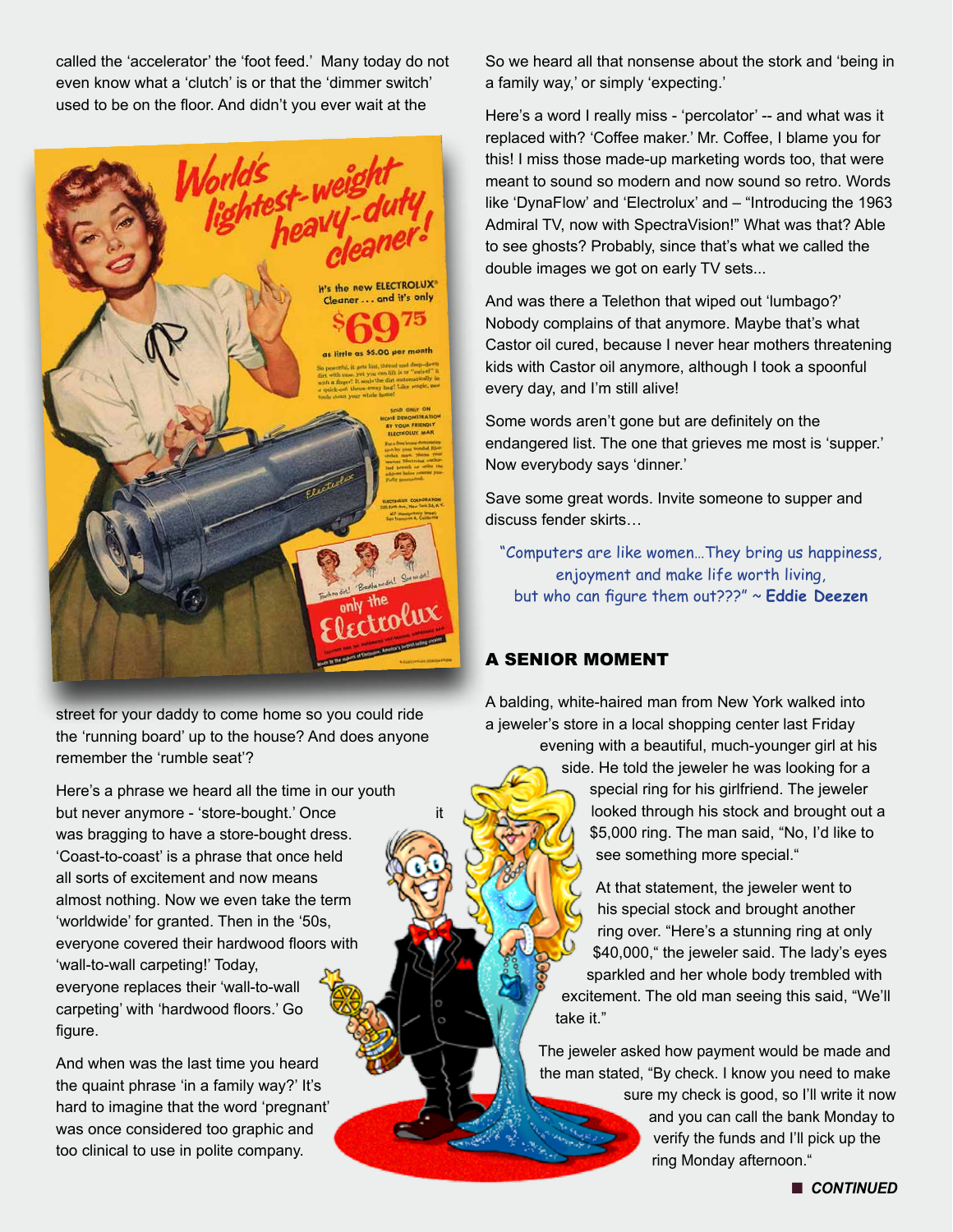On Monday morning, the jeweler angrily phoned the old man and said, "There was only \$25 in your account."

I know, said the old man, "But let me tell you about my GREAT WEEKEND!"

> "Statistics show that teen pregnancy drops off significantly after age 25." ~ **Sen. Mary Anne Tebedo**

#### IT'S A BLAST

The **United States Marine Corps** has banned audible farting in Afghanistan because it is culturally offensive to civilians working with the military and members of the **Afghan National Army**, although no mention of flatulence could be found in the Uniform Code of Military Justice. Responding on the **Battle Rattle** blog was **Dian5**, who wrote, "If we are at the point in our relationship where this has become too



offensive to ignore, then perhaps we have worn out our welcome and should immediately withdraw our troops."

**Jim Campbell** expressed his outrage over the decision as well: "So now we understand that

Muslims in Afghanistan are offended by the sound of anal gas explosions but are quite comfortable with beheading, stoning, female genital mutilation, pedophilia, amputations, and hanging or burning homosexuals."

"A fart on you," I say, echoing a line in **Arthur Miller**'s *The Crucible*.

"People who complain about taxes can be divided into two classes: men and women." ~ **Phil's Phunny Phacts**

#### TAKE DOWN THE WALL

A CNN journalist heard about an ancient Jewish man who had been going to the Western Wall to pray twice a day, every day, for a long time, so she went to check it out, and indeed, there he was, walking slowly up to the holy site. After about 45 minutes, when he turned to leave, moving very slowly with a cane, she approached him and said,

## PLANETCLICK

[CA QUOTES](http://www.californiality.com/2010/06/best-quotations-about-california.html) [JIMBO](http://www.jimpressions.net/) [RUSH](http://www.wimp.com/russiaride/) [LINKS](http://www.youtube.com/watch_popup?v=xMYjfb_M9wM&vq=large) **[DOGGONE](http://youtube.googleapis.com/v/5we2rAggjas) [SPIDEY](http://youtu.be/9GgAbyYDFeg)** [ATABOY?](http://www.biertijd.com/mediaplayer/?itemid=13658) [MERRYME](http://www.nj.com/entertainment/index.ssf/2012/05/mariage_proposal_video_portlan.html) [ACTING](http://www.wimp.com/goodactor/) [SINKINGFEELING](http://www.colbertnation.com/the-colbert-report-videos/414796/june-04-2012/the-word---sink-or-swim) [AMERCIA](http://www.colbertnation.com/the-colbert-report-videos/414595/may-30-2012/tip-wag---gay-bar-bachelorette-bans---mitt-romney-s-iphone-app) [POTTY CACA CAT](http://www.youtube.com/watch?v=zQbHS4YJOMc&feature=share) **[HHH](www.youtube.com/watch_popup?v=9xwCG0Ey2Mg)** [JAGG](http://www.rollingstone.com/music/news/mick-jaggers-best-snl-moments-20120520)  **[PARROTY](http://www.youtube.com/watch?v=YYmEviJK5Hs&feature=related) [COCKRAP](http://www.youtube.com/watch?v=mx4kZIQUhVw)** [CLOWNING](http://www.yourememberthat.com/media/10939/Send_In_The_Clowns/)  [AROUND](http://www.yourememberthat.com/media/10939/Send_In_The_Clowns/) **[WHA](http://www.wimp.com/creaturecaught/)** [STAYIN'ALIVE](http://ahsc.arizona.edu/node/730) [ENLIGHTENING](http://www.bildschirmarbeiter.com/video/meet_your_creator_-_quadrotor_show/) LINKAGE

### **CLICK THE WORD TO GO TO THE SITE**

"Pardon me, sir, I'm **Rebecca Smith** from CNN. Can I ask your name?"

"**Morris Feinberg**," he replied. "And how long, may I ask, have you been coming to the Western Wall to pray?" Morris said, "For about 60 years."

"That's amazing! What do you pray for?"

"I pray for peace between the Christians, Jews, and the Muslims. I pray for all the wars and all the hatred to stop. I pray for all our children to grow up safely as responsible adults and to love their fellow man. I pray that politicians tell us the truth and put the interests of the people ahead of their own."

"Well, I'm impressed. And how do you feel after doing this for 60 years?"

"How do I feel? Like I'm talking to a fucking wall."

"I don't know anyone here that's been killed by a handgun." - **Rep. Avery Alexander**

#### **HOWL**

An old Cherokee told his grandson, "My son, there is a

battle between two wolves inside us all. One is Evil. It is anger, jealousy, greed, resentment, inferiority, lies and ego.